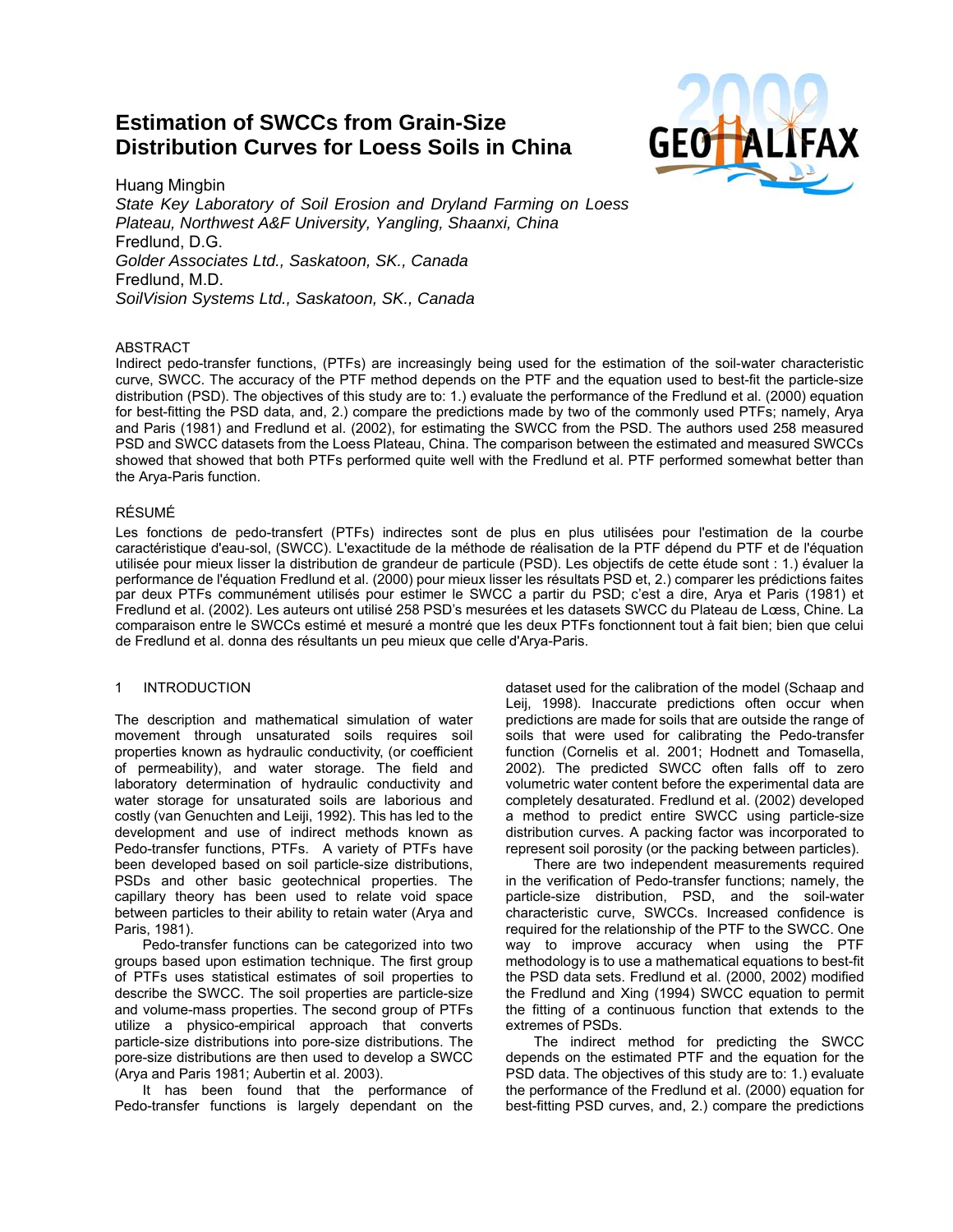made by two of the commonly used PTFs; namely, Arya and Paris (1981) and Fredlund et al. (2002), for estimating the SWCC from the PSD. A dataset consisting of 258 soil samples from the Loess Plateau, China consisted of PSD and SWCC measurements. The dataset included 187 silt-loam soils, 41 loam soils, 11 silt-clay-loam soils, 10 sand-loam soils, 6 silt-clay soils, and 3 loam-sand soils.

## 2 MATERIALS AND METHODS

#### 2.1 Fredlund et al. (2000) Equation for PSD

The PSD model selected for this study is the Fredlund et al. (2000) unimodal and bimodal model. The bimodal PSD model showed advantages over the unimodal model in some cases. However, the total number of fitting parameters is doubled when using the bimodal model. The number of experimental PSD data points for each soil used in this study was only six. Therefore, the parameters for the bimodal PSD model cannot be justified and only the unimodal PSD model was used (Fredlund et al. 2000).

## 2.2 Pedo-transfer Functions

There are a variety of PTFs in the literature by which the SWCC can be estimated from a PSD. However, only the Arya and Paris (1981) and Fredlund et al. (2002) PTFs were selected to estimate SWCCs.

#### 2.3 Site Description

All samples comprising the soil data base for this study were taken from the Loess Plateau in China. The Loess Plateau is located in the upper and middle reaches of the Yellow River. The loess cover has a thickness ranging from 30 to 180 m. The region where the samples were taken is a transitional zone between the southeastern humid monsoon climate and the northwestern continental dry climate. When moving from the southeast to the northwest, the soil texture changes from loam-clay to sandy-loam soils. Silt loam soils cover about 90% in of the Loess Plateau. The silt content ranges from 60-75%.

#### 2.4 Soil Sampling Strategy

The 258 samples were taken from a depth of 30-60 cm below ground surface in the woodland, grassland, and farmland in 86 counties of the Loess Plateau. Samples were collected for the measurement of soil bulk densities and SWCCs. The samples were collected in duplicate using a 100  $\text{cm}^3$  coring tool from two test pits dug at each site. Particle size analyses were also performed.

SWCCs measured using the pressure plate method (Smith and Mullins, 1991) in which the water content was measured for matric suctions of 10, 20, 40, 60, 80, 100, 400, 600, 800, 1000, 1200, and 1500 kPa on the desorption curve. The equilibrium water content corresponding to each applied pressure was measured.

Particle size distribution curves were measured using the pipette method (Gee and Bauder, 1986). The measured soil bulk densities and particle-size distributions were input to the SoilVision software for calculating the PSD curve and estimating the SWCC (See Table 1).

Table 1. The soil types and their mean particle contents.

| Soil type        | No. | Particle content (%) |      |      |  |
|------------------|-----|----------------------|------|------|--|
|                  |     | Clav                 | Silt | Sand |  |
| Silt-loam        | 187 | 20.4                 | 62.9 | 16.7 |  |
| Loam             | 41  | 18.3                 | 47.9 | 33.8 |  |
| Silt-clay - Ioam | 11  | 36.4                 | 54.6 | 9.0  |  |
| Sand-Ioam        | 10  | 10.8                 | 28.9 | 60.3 |  |
| Silt-clay        | 6   | 27.9                 | 52.8 | 9.3  |  |
| Loam -sand       | 3   | 7.8                  | 20.2 | 72.0 |  |

<sup>a</sup>, STD means Standard deviation

## 2.5 Statistical Analysis

Several statistical parameters were used to quantify the difference between the measured and estimated values for both particle-size distribution and SWCCs. The root mean square error, RMSE, the intercept, slope and  $R^2$ results of a linear regression are presented. The RMSE is defined as:

$$
RMSE = \left[\frac{1}{N} \sum_{i=1}^{N} (E_i - M_i)^2\right]^{1/2}
$$
 [1]

where: *Ei* and *Mi* are predicted and measured values for the *i th* observation, and *N* is the total number of measurements.

# 3 RESULTS AND DISCUSSIONS

#### 3.1 Prediction of Particle Size Distribution

Figure 1 shows the measured and best-fit distributions for selected particle-size distributions. Table 2 contains the RMSEs and the wellness-of-fit values for each soil type. The calculated particle-size distributions from the Fredlund et al. (2000) equation are in good agreement with the measured data. Values of RMSE for the six soil types range from 0.599% to 1.400%. The  $R^2$  values for the six soils ranged from 0.9961 to 0.9996, and the  $R^2$  values on the slopes ranged from 0.993 to 0.999 (Table 2). All statistical results show that the Fredlund et al. (2000) equation can accurately represent the particle-size distributions for all soil types from the Loess Plateau. The differences in RMSE and regression coefficients for the various soil types might result from the different number of observations in each soil category. The largest number of observations for any soil type was 187× 6 points, and the smallest was  $3 \times 6$  points.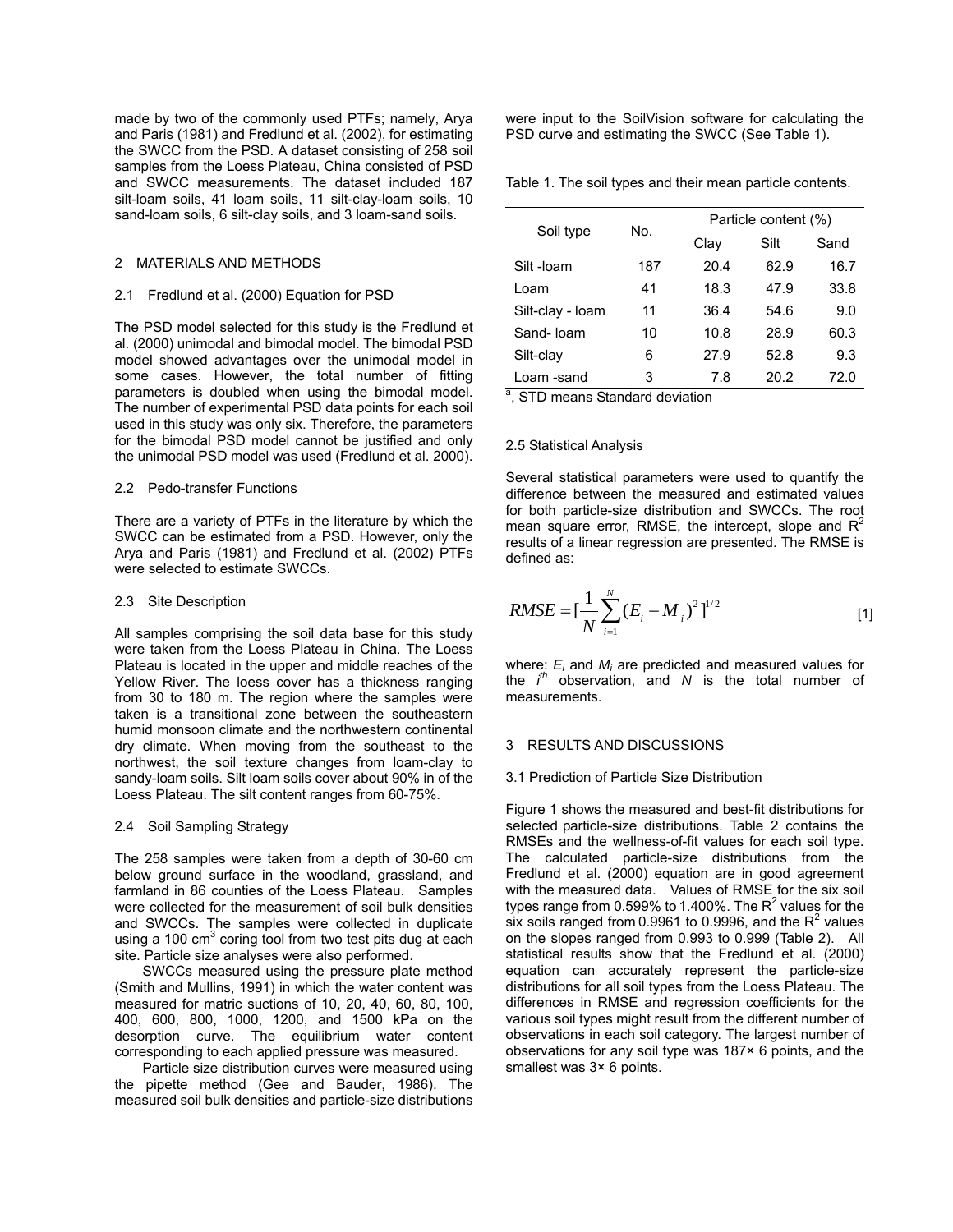### 3.2 Effect of Model Parameter on Prediction of SWCC

The scaling parameter  $\alpha$  is a key variable when using the Arya and Paris (1981) PTF to estimate the SWCC. Arya and Paris (1981) estimated pore lengths for various fractions of the particle-size distribution curve by summing the diameters of spherical particles in a particular size fraction. Pore lengths based on spherical particles were scaled to natural pore lengths using a scaling parameter, α, which was found to have an average value of 1.38. Later investigations by Arya et al. (1982) showed that the average α value varied from one soil textural classes to another.



Figure 1. Prediction of particle-size distribution using the Fredlund et al. (2000) equation for selected soils

The  $\alpha$  value ranged from 1.1 for fine-textured soils to 2.5 for coarse-textured soils. Arya et al. (1999) carried out further investigations and found that α was not constant but decreased with increasing particle diameters. An empirical formulation was developed for the estimation of suitable α values.

The effect of a constant value of α versus a continuous function, on the prediction of the SWCCs was studied by Arya et al. (1999). The final results showed that considering α as a continuous function could not significantly improve the predictive accuracy of SWCCs after 23 soils were tested (Arya et al. 1999). The effect of having α as a constant or a continuous function on the prediction of the SWCC prediction was also studied for 2 soil textures; namely, silt-loam soil and loam soil. The measured and predicted SWCC for 2 soils are presented in Figure 2. For loam soil, a constant α and a continuous function for α resulted in similar prediction of SWCC. For silt-loam soil, however, there was a larger error that occurred in the predicted SWCCs when α was considered as a continuous function. Consequently, in this study, the α variable was assumed as constant for each texture, and their values from Arya and Paris (1981).

Table 2: Comparison of the calculated and measured percent passing of particle sizes for all soil types when using the Fredlund et al. (2000) PSD equation.

|                    | No.  | Linear regression | <b>RMSE</b> |        |       |  |
|--------------------|------|-------------------|-------------|--------|-------|--|
| Soil type          |      | Int. <sup>b</sup> | Slope       | $R^2$  | (%)   |  |
| Silt<br>-loam      | 1122 | 0.078             | 0.998       | 0.9996 | 0.699 |  |
| Loam               | 246  | 0.285             | 0.994       | 0.9986 | 1.320 |  |
| Silt-clay<br>-loam | 66   | 0.129             | 0.998       | 0.9996 | 0.599 |  |
| Sand<br>-loam      | 60   | 0.146             | 0.998       | 0.9990 | 1.130 |  |
| Silt<br>-clav      | 36   | 0.265             | 0.999       | 0.9961 | 1.400 |  |
| Loam<br>-sand      | 18   | 0.189             | 0.993       | 0.9995 | 0.827 |  |
| All                | 1548 | 0.123             | 0.997       | 0.9994 | 0.869 |  |
| b<br>Interepretien |      |                   |             |        |       |  |

, Interception

When using the Fredlund et al. (2002) PFT to predict the SWCC, the grain-size distribution curve was divided into *n* fractions of uniformly sized particles. It is possible that the summation of the pore volumes for individual particle-size fractions may be greater than the overall porosity for the combined soil fractions. Therefore, a packing factor, *P,* was assumed for each fraction of soil particles. Ideally, the packing factor should be a function of the particle sizes, but in the Fredlund et al. (2002) PFT, it was assumed to be a constant for all particle sizes. The optimal value for the packing factor for each group of particle sizes was estimated by fitting the predicted SWCC with measured values.

Figure 3 shows the effect of different packing factors, *P*, on the predicted SWCCs for three selected soils. The results show that the packing factor does not always affect the SWCC estimation in the same way. The effect of different *P* values on the prediction of the SWCC varies from one soil type to another. For a silt-loam soil with an increasing *P* value, the predicted gravimetric water contents for all suction ranges decreases significantly. For loam soils, the predicted gravimetric water contents do not show as significant a change as for silt-loam soils. For the loam-sand soil, an increasing *P* value does not affect the predicted water content in the range from zero to 1 kPa, and the predicted water contents significantly decrease beyond a suction of 1 kPa. Therefore, the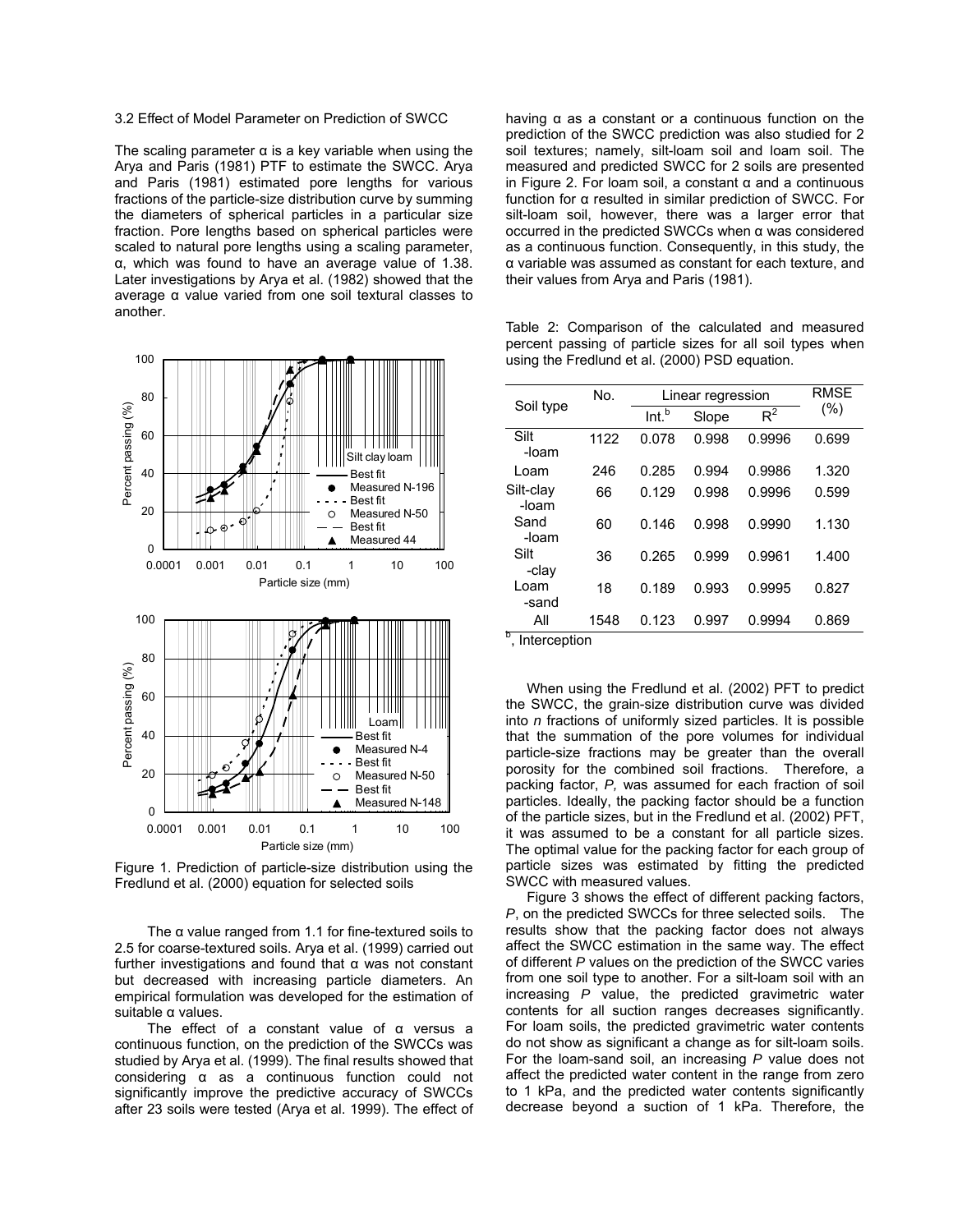packed porosity has a significant influence on the predicted SWCC. It is suggested that further research should be undertaken on the role of the packing factor on the prediction of the SWCC.



Figure 2. Comparison of measured and predicted SWCC for selected soils, considering α as a constant and a continuous function

# 3.3 The PTF Best-fit for SWCC

For 258 samples, the SWCCs were predicted using a constant α with the Arya and Paris (1981) PTF and the best-fit packing factor in Fredlund et al. (2002) PTF. There appears to be greater difficulty in estimating the SWCC for silt-clay soils, silt-clay-loam soils, and silt-loam soils for both PTFs, although the predicted SWCCs look similar to the measured results.

Both PTFs were found to provide a reasonable estimate of the SWCC for loam soils and sandy-loam soils. For loam-sand soil, the Fredlund et al. (2002) PTF produced a reasonably accurate prediction of the SWCC, but the Arya and Paris (1981) PTF failed to predict SWCC. It has been previously noted that it is particularly difficult to estimate the SWCC from the particle-size distribution for some soil types. These general soil categories include: (*i*) soils that have a high amount of clay size particles, (*ii*) soils that contain large amounts of coarse-size particles mixed with few fines, and (*iii*) soils that exhibit bimodal particle-size distribution (Fredlund et al. 2002; Hwang and Powers, 2003). The same trend was found to be true for loess soils.

A comparison is presented between measured and calculated water contents for 258 soil samples at the same soil suction using the Fredlund et al. (2002) and Arya-Paris (1981) PTFs. The results are shown in Figure 4 and the statistical results for all samples and each soil type are given in Table 3. Based on Figure 4 and statistical results in Table 3, it appear that the Fredlund et al. (2002) PTF provides a better estimation of the SWCC than the Arya-Paris (1981) PTF for the loess soils used in this study.

For all samples, the Fredlund et al. (2002) PTF resulted in a lower RMSE of 0.039  $\text{cm}^3$   $\text{cm}^3$ , and a higher regression coefficient of 0.878. The RMSE for the Arya-Paris (1981) PTF was 0.046 cm<sup>3</sup> cm<sup>-3</sup> and the R<sup>2</sup> was 0.768. The Arya-Paris (1981) PTF shows a consistent over-estimation of water contents in the low suction ranges, and an under-estimation of water contents in the high suction range. This resulted in a slope of 1.206, (i.e., larger than a perfect value of 1.0), and a low interception of -0.037 (i.e., less than a perfect value of 0.0) (Table 3).

Amongst the six soil types, the Arya-Paris (1981) PTF provided a superior estimation of water contents for the sand-loam soils and the loam-sand soils, with a lower RMSE of 0.025  $\text{cm}^3$   $\text{cm}^3$  and 0.039  $\text{cm}^3$   $\text{cm}^3$ , respectively.

The Fredlund et al. (2002) PTF produced reasonably close predictions of the SWCC for sand-loam, loam-sand, and loam soils. The results showed a lower RMSE ranging from 0.006 to 0.036 cm<sup>3</sup> cm<sup>-3</sup>, a high regression coefficient ranging from 0.922 to 0.970, and a lower interception from  $0.001$  to 0.022 cm<sup>3</sup> cm<sup>-3</sup>, respectively.

Over-estimations of the water contents were consistently observed for silt-loam, silt-clay-loam, and slit-clay soils with RMSE values ranging from 0.037 to  $0.043$  cm<sup>3</sup> cm<sup>3</sup>, the regression coefficients ranged from 0.805 to 0.868, and the interception ranged from 0.054 to 0.079  $\text{cm}^3$   $\text{cm}^3$ . These values are better than the estimation based on the Arya and Paris (1981) PTF.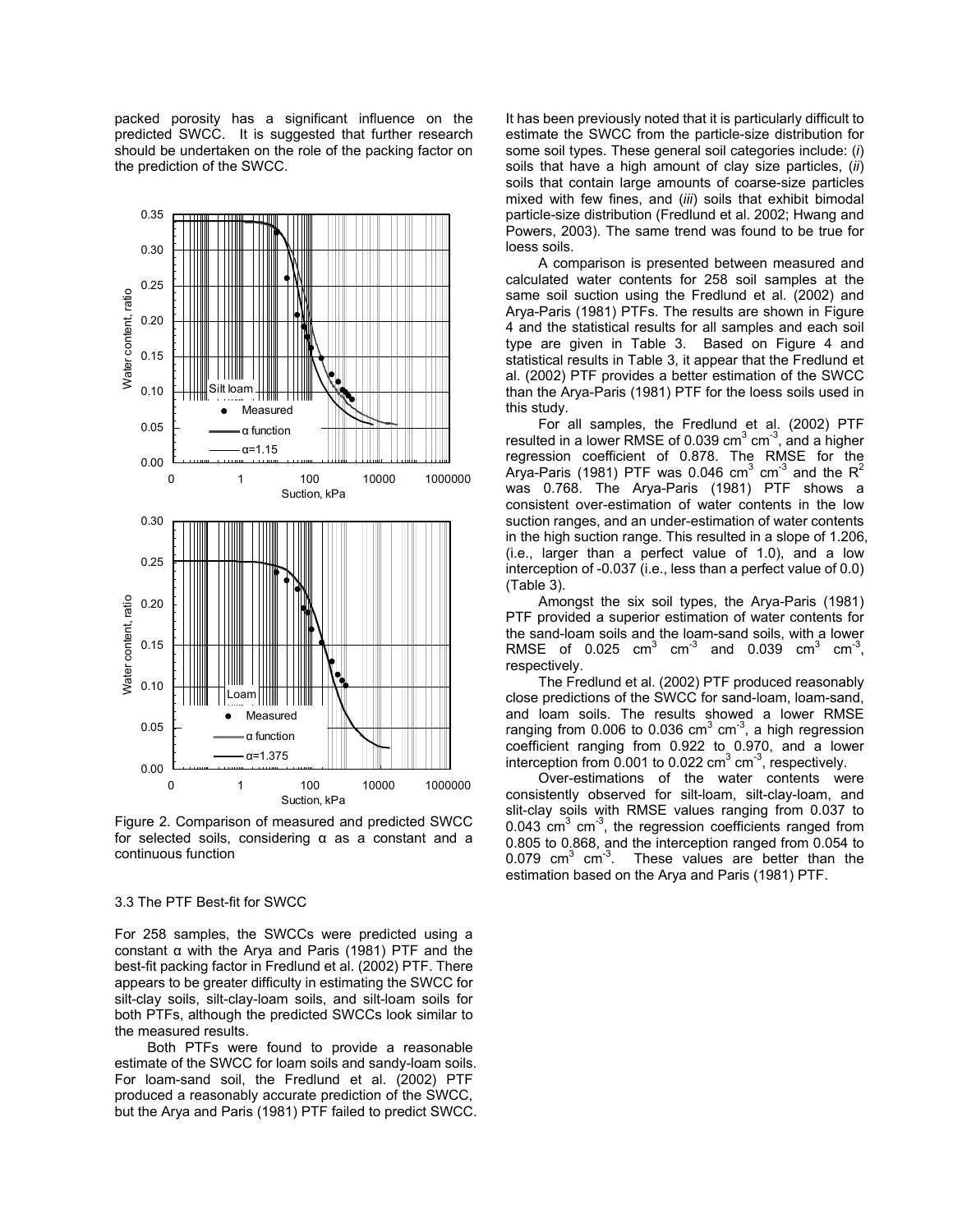

Figure 3. Effect of packed porosity on prediction of SWCC for selected soils as example

Table 3. Comparison of the calculated and measured water contents for each soil type by the Ayra-Paris and Fredlund et al. (2002) PTFs.

|                            | No   | Linear regression |       |       | <b>RMSE</b> |  |  |  |
|----------------------------|------|-------------------|-------|-------|-------------|--|--|--|
| Soil type                  |      | Int.              | Slope | $R^2$ |             |  |  |  |
| Arya-Paris (1981) PTF      |      |                   |       |       |             |  |  |  |
| Silt-loam                  | 2270 | $-0.041$          | 1.225 | 0.754 | 0.047       |  |  |  |
| Loam                       | 509  | $-0.037$          | 1.267 | 0.791 | 0.049       |  |  |  |
| Silt-clay<br>-loam         | 109  | $-0.010$          | 1.006 | 0.758 | 0.048       |  |  |  |
| Sand<br>-loam              | 118  | $-0.045$          | 1.299 | 0.848 | 0.039       |  |  |  |
| Silt-clay                  | 63   | $-0.011$          | 1.002 | 0.727 | 0.048       |  |  |  |
| Loam<br>-sand              | 31   | $-0.029$          | 1.334 | 0.758 | 0.025       |  |  |  |
| All                        | 3101 | $-0.037$          | 1.206 | 0.768 | 0.046       |  |  |  |
| Fredlend et al. (2002) PTF |      |                   |       |       |             |  |  |  |
| Silt-loam                  | 2270 | 0.054             | 0.868 | 0.880 | 0.040       |  |  |  |
| Loam                       | 509  | 0.029             | 0.970 | 0.871 | 0.036       |  |  |  |
| Silt- clay<br>-loam        | 109  | 0.063             | 0.835 | 0.904 | 0.043       |  |  |  |
| Sand<br>-loam              | 118  | 0.022             | 0.922 | 0.875 | 0.025       |  |  |  |
| Silt- clay                 | 63   | 0.079             | 0.805 | 0.923 | 0.046       |  |  |  |
| Loam<br>-sand              | 31   | 0.001             | 0.969 | 0.956 | 0.006       |  |  |  |
| All                        | 3101 | 0.046             | 0.905 | 0.878 | 0.039       |  |  |  |

## 3.4 Comparison of Air-entry Value

The air-entry value of the soil is the most relevant parameter associated with the SWCC. The air-entry value is the most important variable to determine for saturated-unsaturated seepage modeling in soil physics and geotechnical engineering. The two PTFs were evaluated on their ability to estimate the air-entry value for each soil. The reference air-entry value for each soil was determined from a best-fit regression on the experimental data. In each case, the Fredlund and Xing (1994) equation was best-fit to the SWCC data. The air-entry value for each PTF was calculated by the construction procedure published by Vanapalli et al. (1998). The comparisons of the estimated air-entry values from two PTFs and the experimental SWCC data for all soils are shown in Figure 5. There is considerable scatter in the values estimated from both PTFs.

Figure 5 shows that most of the air-entry values for the soils under consideration vary from 3.0 to 20.0 kPa. For this range of air-entry values, the Arya and Paris (1981) PTF show more values that are above the reference values. The Fredlund et al. (2002) PTF shows more values that are below the reference values. The calculated RMSE values for the air entry values produced by both PTFs indicated that the estimated air-entry values were bigger than the measured values for 6 soil textures when using the Arya and Paris (1981) PTF, and that the estimated air-entry values were larger than the measured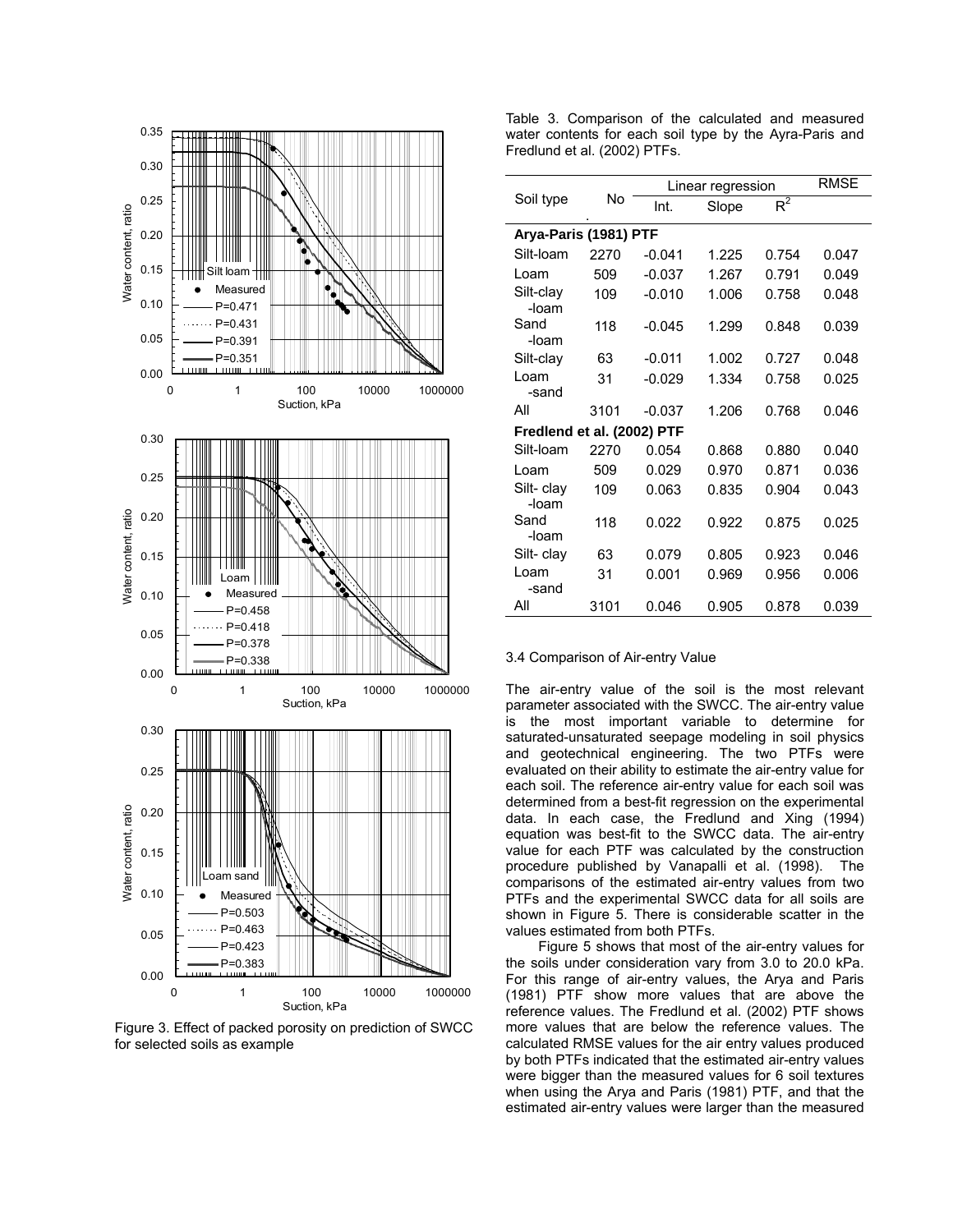values only for silt-clay-loam soils and silt-clay soils when using the Fredlund et al. (2002) PTF. For other soil types, the air-entry values estimated from the Fredlund et al. (2002) PTF were less than the measured values. The Fredlund et al. (2002) PTF appears to have greater accuracy in estimating the air-entry values for a soil. The measured and estimated air-entry values showed that the air-entry value increases with the increasing clay content in the soil.



Figure 4. Comparison between the measured and predicted gravimetric water content at the same soil suction by both PTFs



Figure 5. Difference between measured and estimated air-entry values (AVE) for both PTFs

## 3.5 Comparison of Maximum Slope

The rate at which a soil desaturates is another important soil parameter in assessing unsaturated soil hydraulic properties. Both PTFs were evaluated on their ability to estimate the rate at which a soil desaturates as suction increases. The representation of the rate of desaturation was taken as the maximum slope on the SWCC (Fredlund et al. 2002) and was calculated as a change in gravimetric water content on the normalized SWCC divided by the change in the logarithm of soil suction in kPa. The maximum slope calculated when best-fitting the SWCC data with the Fredlund and Xing (1994) equation was taken as the reference value. The point of maximum slope corresponded to the inflection point on the best-fit curve. Each of the PTFs was evaluated by comparing the calculated and estimated maximum slope along the SWCC. The comparisons of the maximum slopes for both PTFs are shown in Figure 6. Most of the maximum slope values were in the range from 0.2 to 0.7. The predicted maximum slopes from the Arya and Paris (1981) PTF are generally higher than the reference values. The predicted maximum slopes from the Fredlund et al. (2002) are generally lower than the reference values. The statistical results comparing the estimated and measured values for all soil types indicated that, from the Arya and Paris (1981) PTF, the estimated maximum slope shows greater accuracy than that obtained from the Fredlund et al. (2002) PTF. The RMSE values are 0.266 for the Arya and Paris (1981) PTF and 0.356 for the Fredlund et al. (2002) PTF, for all soil samples. In general, soils with a high sand content have a larger maximum slope.